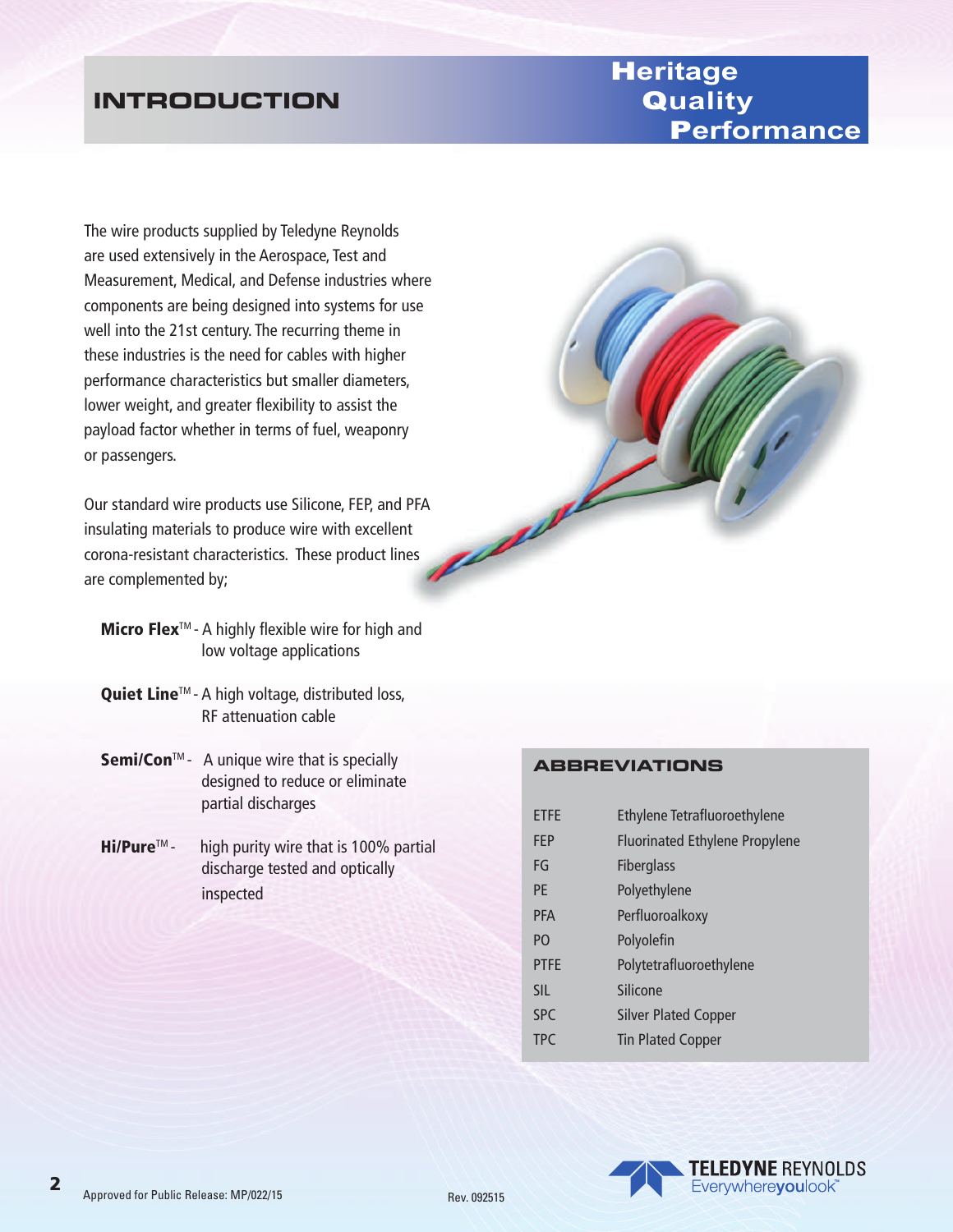## **HIGH VOLTAGE** WIRE AND CABLE GENERAL INFORMATION

The high voltage wire and cable specified in this catalog are commonly used in a wide spectrum of applications:

- $\bullet$  Traveling wave tubes, magnetrons and klystrons
- $\bullet$  Photomultiplier tubes
- $\bullet$  Mass spectrometers
- ◆ Semiconductor wafer inspection equipment
- Laser systems: rangefinders, LIDAR and ring laser gyroscopes
- $\bullet$  Night vision systems
- $\bullet$  High energy physics research
- $\bullet$  High voltage power supplies
- $\triangleleft$  RADAR
- **Electronic Countermeasures (ECM)**
- $\bullet$  Spacecraft propulsion

#### Design Considerations for High Voltage Wire

There are three primary mechanisms for dielectric failure in a cable or cable assembly: thermal degradation, gradual degradation of the material by partial discharge, and mechanical stress. To minimize these effects, Teledyne Reynolds recommends the following:

- $\bullet$  Select a wire with a specified operating temperature range that is greater than the thermal environment that the device will operate in.
- $\bullet$  Select a wire with a voltage rating higher than the operating voltage to insure that the wire operates below a voltage that sustains partial discharge.
- Consider higher conductor strand counts for greater flexibility, insulator material for wear resistance or flexibility, and the wire diameter as it relates to bend radius.

If the wire or cable is to be terminated to a connector then the connector's insulation components and assembly techniques need to be considered to ensure the reliability of the high voltage cable assembly design. For that reason, Teledyne Reynolds encourages customers to take advantage of our unique and reliable fabrication methods, encapsulating processes, and bonding techniques, that include complete verification testing of all cable assemblies under simulated aerospace environments.

#### Quality Control

All the wire and cable presented in this catalog have a recommended steady state DC voltage ratings which are applicable within the altitude and temperature ranges specified. These ranges, unless otherwise noted, are typically at altitudes from sea level to 70,000 feet (21,336 meters) and at temperatures of -55° to 125°C.

H**eritage**

Q**uality**

P**erformance**

As a quality control procedure, each of Teledyne Reynolds' products are, at a minimum, subjected to a dielectric strength test. The purpose of this test is to subject the wire product to a voltage greater than the designed operating voltage. The dielectric strength test value used by Teledyne Reynolds is determined by the scale shown below:

#### Dielectric Strength Test Voltage Rating

| 0 to 12 kVDC      | 150% of rated voltage |
|-------------------|-----------------------|
| 12.1 to 20.0 kVDC | 140% of rated voltage |
| 20.1 to 30.0 kVDC | 130% of rated voltage |
| 30.1 kVDC and up  | 120% of rated voltage |

#### AC and Pulsed DC Ratings

Teledyne Reynolds' products, including wire and cable, are solely rated for use at DC. For customers wanting to use these products with an AC component or at pulsed DC, it is recommended that the customer consult with the Teledyne Reynolds' Engineering Department or conduct tests on samples of the product to verify that it meets their specific requirements before final selection of a wire, connector or cable assembly is made.



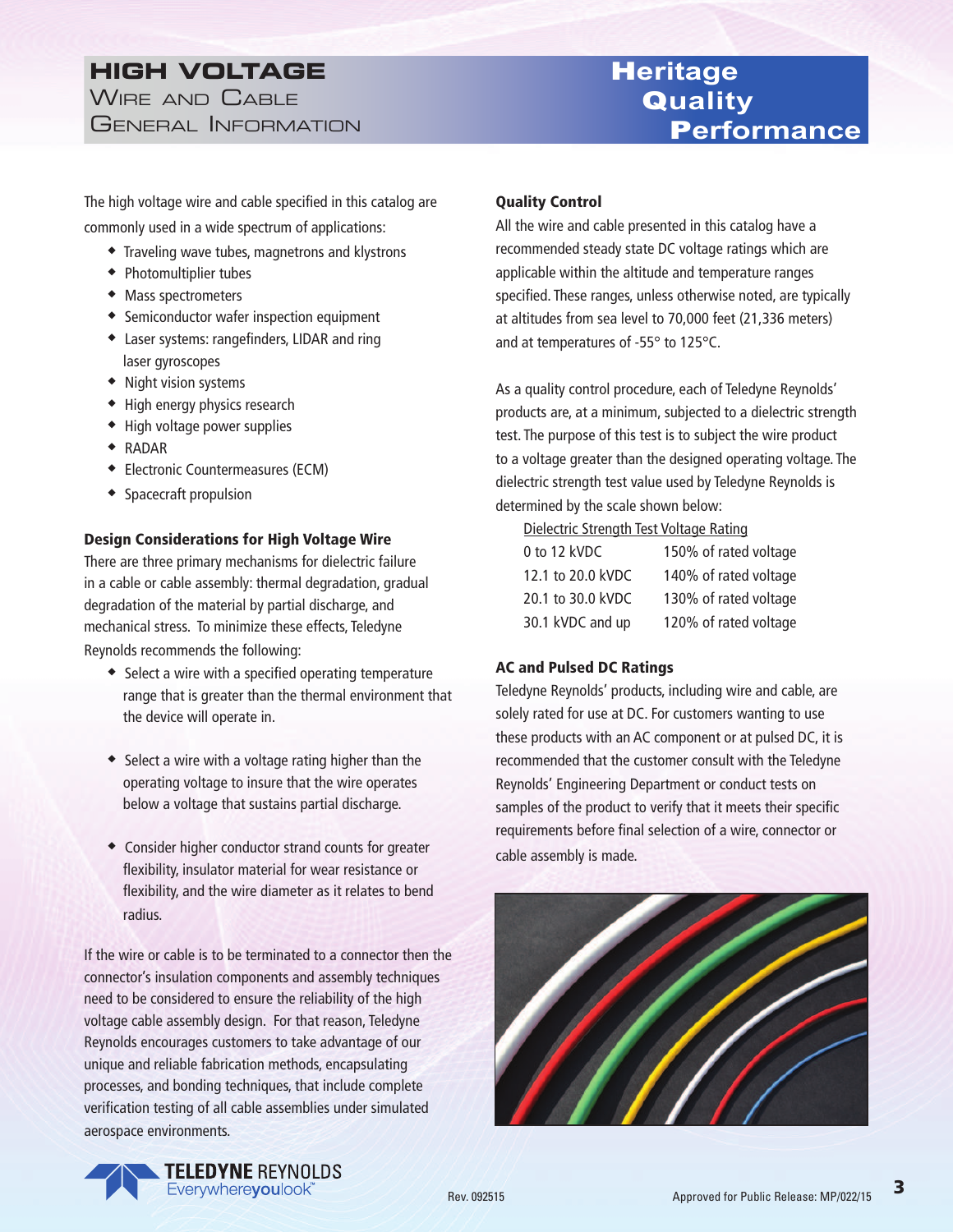## **HIGH VOLTAGE** WIRE AND CABLE GENERAL INFORMATION

H**eritage** Q**uality** P**erformance**

#### Corona or Partial Discharge

Customers with concerns about partial discharge, also known as corona, should consult the Teledyne Reynolds Engineering Department before selecting a high voltage wire product. Teledyne Reynolds is extremely knowledgeable concerning the origins of corona, how it effects the reliability of a product and can apply design driven remedies to prevent its inception. Teledyne Reynolds is noted in the industry for its corona detection equipment and technical competence in analyzing the existence and level of corona in wire or connector products. Teledyne Reynolds makes no claim to manufacturing "partial discharge free" connectors, cable or cable assemblies and anyone in the industry that does is mistaken in doing so. Teledyne Reynolds does, however, maintain extensive corona research and test data on its products with the objective of manufacturing products as resistant to the effects of corona as possible.

#### Operating Temperature Range

For FEP, PFA and silicone rubber wire products, Teledyne Reynolds recommends an operating temperature range of -55° to 125°C, which, although very conservative, is in line with the specified requirements of most military applications. The majority of Teledyne Reynolds' testing and historical data is based on this range.

If the customer's application requires the operation of the product outside of this temperature range, additional testing can be done to verify the reliability of the product in that specific environment.

#### Cable Routing and Bend Radius

In routing cable, the user should take care to avoid making sharp bends. Sharp bends put added stress on the wire strands and can create a high electric field leading to a corona stress point. Also, sharp or rough metal edges in the routing area should be avoided, especially when using silicone cable.

#### Bend Radius Formulas

20x cable diameter if cable is to be flexed 10x cable diameter if cable is to be strapped down or in conductor trays 8x cable diameter if cable is potted

#### Ready-to-Bond™ – FEP/PFA Wire and Cable Etching or Coating

Teledyne Reynolds has a proprietary process of etching or coating the surface of FEP and PFA wire with silicone rubber to enable a cohesive bond when encapsulation with silicone rubber compounds or bonding to molded silicone rubber components using approved elastomeric bonding materials. FEP/PFA wire that has been etched, but not silicone coated, can also be used for encapsulation or bonding to most epoxy materials. These processes give the wires a versatility found in no other high voltage wire or cable and make them an excellent choice for most high voltage applications.

#### Space Use

Teledyne Reynolds supplies wire and cable for use in Space applications. These products receive stringent cleaning, are 100% hi-pot tested, 100% reel-to-reel corona tested and are 100% reel-to-reel optically inspected using the proprietary TRIvision<sup>™</sup> system.

These wires also meet the Space community's outgassing requirements of TML< 1% and CVCM <0.1%. Also, upon special request, the wire or cable can be manufactured using Red Plague resistant conductors.

#### Liquid Dielectrics

Silicone rubber cable is not compatible with many dielectric oils , including Coolanol® and Fluorinert™. While these are excellent dielectric mediums, they can cause silicone rubber to swell and lose its mechanical properties. Some of Teledyne Reynolds' connectors offer fluorsilicone seals and/or insulators for use with these dielectrics, but only uncoated FEP or PFA cable should be used where these dielectrics are present.

#### Loss Line Cable

Teledyne Reynolds manufactures a complete line of high voltage, loss line or distributed loss, R.F. attenuation cable called Quiet Line<sup>™</sup>. Customers requiring R.F. attenuation in their circuits should consider using Quiet Line™. Teledyne Reynolds' engineers are available for application consultation.

> Coolanol® is a registered trademark of Exxon Mobil Fluorinert<sup>™</sup> is a trademark of 3M Company



4